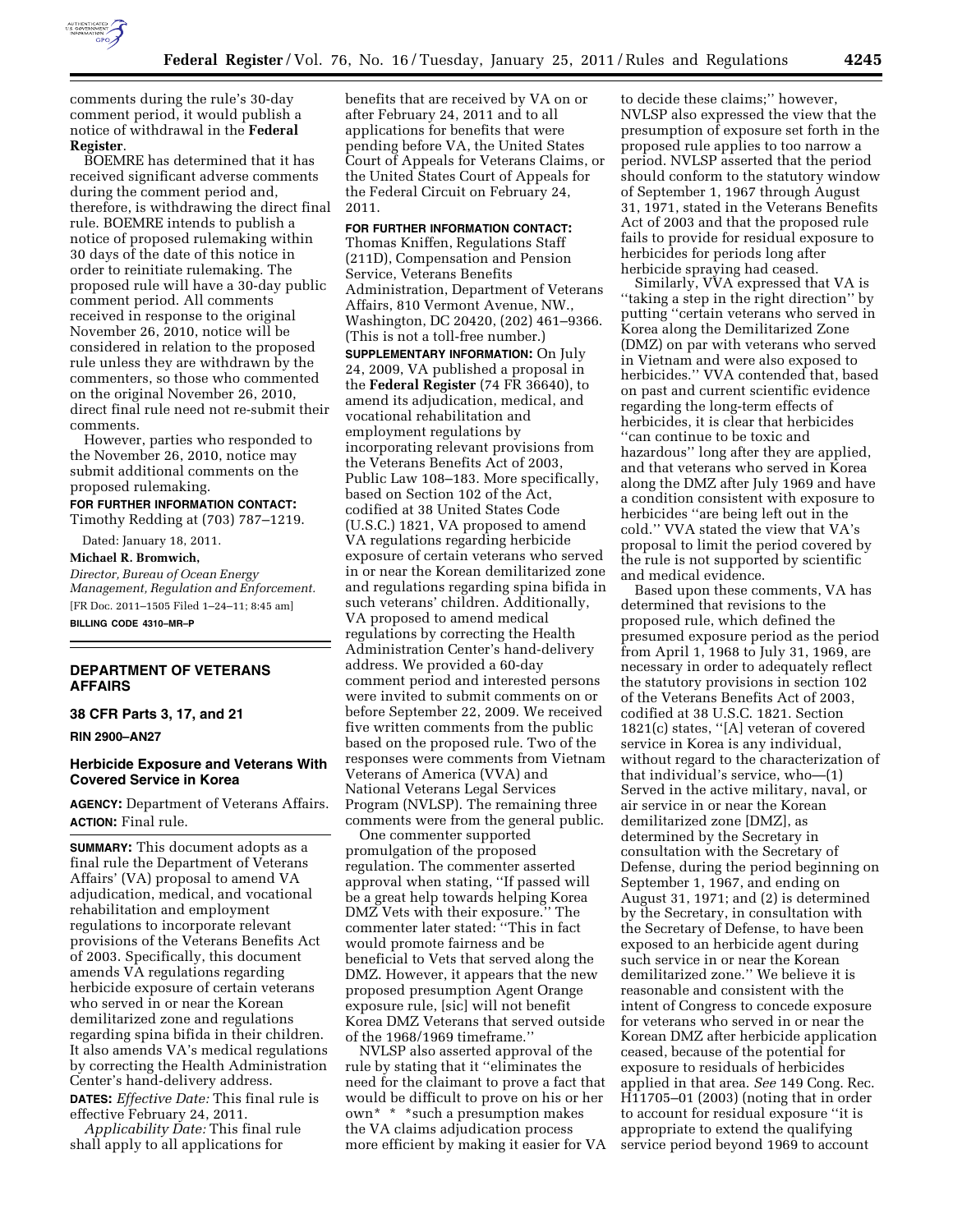for residual exposure''), *see also* 149 Cong. Rec. S15133–01 (2003). Therefore, we are changing the presumption ending date of July 31, 1969, to August 31, 1971.

However, we make no change based on NVLSP's comment that the beginning presumption date should be September 1, 1967. Neither the statute nor the legislative history suggests that herbicides were used prior to 1968. *See*  149 Cong. Rec. H11705–01 (2003) (noting that the Secretary of Defense identified that herbicides were used between 1968 and 1969), *see also* 149 Cong. Rec. S15133–01 (2003). Furthermore, the statute expressly requires that VA, in consultation with the Department of Defense (DoD), determine whether exposure occurred between September 1, 1967 and August 31, 1971, and thus clearly permits a finding as to whether such exposure could have occurred within that period based on DoD information as to dates of herbicide application. As noted in the proposed rule, DoD has advised that herbicides were applied near the Korean DMZ from April 1968 to July 1969. Therefore, we are revising 38 CFR 3.307(a)(6)(iv) and 3.814(c)(2) to presume herbicide exposure for veterans who served in or near the Korean DMZ between April 1, 1968, the earliest date of potential exposure indicated by DoD, and August 31, 1971, the date identified by Congress. If VA receives evidence that herbicides were used in or near the DMZ from an earlier date, VA may rely on that information in individual cases and may revise the presumption as necessary.

While revising § 3.307(a)(6)(iv) and § 3.814(c)(2), we noted that although the first sentence of § 3.814(c)(2) included the phrase ''in consultation with the Department of Defense'', neither the second sentence nor § 3.307(a)(6)(iv) contained such language. In order to clarify that VA relies on DoD records to determine whether a unit ''operated in or near the Korean DMZ in an area in which herbicides are known to have been applied'', we have added to the second sentence of § 3.814(c)(2) and to  $\S 3.307(a)(6)(iv)$  the qualifier "as determined by the Department of Defense'' after ''in a unit that''. Additionally, although § 3.307(a)(6)(iv) noted that exposure within the cited time frame would be presumed ''unless there is affirmative evidence to establish that the veteran was not exposed to any such agent during that service,'' § 3.814(c)(2) did not. Under 38 U.S.C. 1821(c), a person shall be considered to have ''covered service in Korea'' for purposes of providing benefits for spina bifida in such a person's child if VA

determines that they were exposed to herbicides in or near the Korean DMZ between certain dates. Where affirmative evidence shows that a person was not exposed to herbicides during such service, the statutory standard would not be met. Therefore, we are adding the phrase ''unless there is affirmative evidence to establish that the veteran was not exposed to any such agent during that service'' to § 3.814(c)(2) to clarify that the presumption of exposure may be rebutted.

Another commenter suggested that physical testing be added to the criterion for granting service connection, in order to minimize costs to U.S. taxpayers based on the presumption of herbicide exposure. The commenter stated, ''[I]f [a] veteran served in Vietnam or Korea during the specified time periods, and laboratory testing for indicators of exposure such as abnormally high levels of dioxins, then service connection can be granted on a presumptive basis.'' This comment appears to express concern that a presumption of herbicide exposure based solely on time and location of service may be overly broad. Due to the lapse in time since exposure and the limitations of testing methods, it is not feasible to rely on testing of individual veterans to determine herbicide exposure. As explained above, this rule would presume exposure for veterans who served at the times and places where there was a significant risk of harmful exposure. We believe this approach reasonably balances the concerns identified by the commenter with the purposes of the governing statute and the interests of veterans, their families, and VA. Therefore, we make no change based on this comment.

The final commenter supported the rulemaking, but suggested ''strengthening the evidentiary basis for the presumption of exposure by establishing, in consultation with DoD, a means to determine which veterans assigned to a qualifying unit were indeed active with the unit at the qualifying time and place of presumed exposure.'' The new language in  $\S 3.307(a)(6)(iv)$  states that a presumption of herbicide exposure shall be presumed ''unless there is affirmative evidence to establish that the veteran was not exposed to any such agent during that service.'' Affirmative evidence to establish that the veteran was not exposed to such agent would include the situations mentioned in the comment where a veteran was on leave or otherwise absent from their unit during the period, as defined in this rule, when exposure would be conceded to have occurred. In practice, VA considers all the evidence of record, and any such determination would be made during the claim adjudication process; therefore, we make no change based on this comment.

Based on the rationale set forth in the proposed rule and this document, we are adopting the provisions of the proposed rule as a final rule with the changes discussed above.

## **Regulatory Flexibility Act**

The Secretary hereby certifies that this final rule will not have a significant economic impact on a substantial number of small entities as they are defined in the Regulatory Flexibility Act, 5 U.S.C. 601–612. This final rule could only affect VA beneficiaries and will not affect any small entities. Therefore, pursuant to 5 U.S.C. 605(b), this final rule is exempt from the initial and final regulatory flexibility analysis requirements of §§ 603 and 604.

#### **Paperwork Reduction Act**

This document contains no provisions constituting a new collection of information under the Paperwork Reduction Act (44 U.S.C. 3501–3521). The information collection requirements for children of veterans with covered service in Korea are approved by the Office of Management and Budget (OMB) and have been assigned OMB control number 2900–0572. The information collection requirements for veterans with covered service in Korea are approved by OMB and have been assigned OMB control number 2900– 0001.

## **Executive Order 12866**

Executive Order 12866 directs agencies to assess all costs and benefits of available regulatory alternatives and, when regulation is necessary, to select regulatory approaches that maximize net benefits (including potential economic, environmental, public health and safety, and other advantages; distributive impacts; and equity). The Executive Order classifies a ''significant regulatory action,'' requiring review by the Office of Management and Budget (OMB) unless OMB waives such review, as any regulatory action that is likely to result in a rule that may: (1) Have an annual effect on the economy of \$100 million or more or adversely affect in a material way the economy, a sector of the economy, productivity, competition, jobs, the environment, public health or safety, or State, local, or Tribal governments or communities; (2) create a serious inconsistency or otherwise interfere with an action taken or planned by another agency; (3)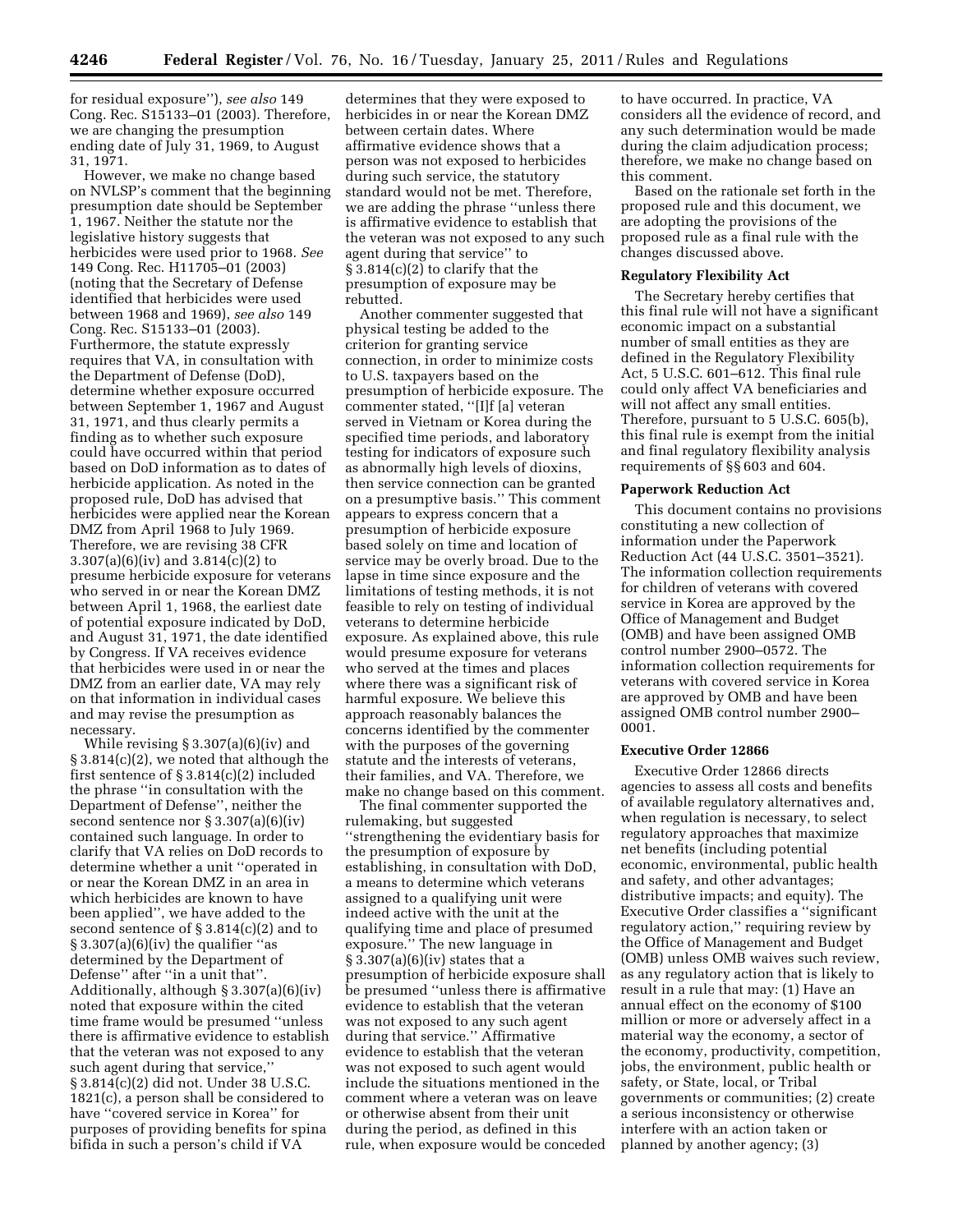materially alter the budgetary impact of entitlements, grants, user fees, or loan programs or the rights and obligations of recipients thereof; or (4) raise novel legal or policy issues arising out of legal mandates, the President's priorities, or the principles set forth in the Executive Order.

The economic, interagency, budgetary, legal, and policy implications of this final rule have been examined and it has been determined to be a significant regulatory action under the Executive Order because it is likely to result in a rule that may raise novel legal or policy issues arising out of legal mandates, the President's priorities, or the principles set forth in the Executive Order. Therefore, the rule was submitted to OMB for review.

## **Unfunded Mandates**

The Unfunded Mandates Reform Act of 1995 requires, at 2 U.S.C. 1532, that agencies prepare an assessment of anticipated costs and benefits before issuing any rule that may result in the expenditure by State, local, and Tribal governments, in the aggregate, or by the private sector, of \$100 million or more (adjusted annually for inflation) in any year. This final rule would have no such effect on State, local, and Tribal governments, or on the private sector.

## **Catalog of Federal Domestic Assistance Numbers and Titles**

The Catalog of Federal Domestic Assistance program numbers and titles for this final rule are 64.008, Veterans Domiciliary Care; 64.009, Veterans Medical Care Benefits; 64.010, Veterans Nursing Home Care; 64.011, Veterans Dental Care; 64.012, Veterans Prescription Service; 64.013, Veterans Prosthetic Appliances; 64.014, Veterans State Domiciliary Care; 64.015, Veterans State Nursing Home Care; 64.016, Veterans State Hospital Care; 64.019, Veterans Rehabilitation—Alcohol and Drug Dependence; 64.022, Veterans Home Based Primary Care; 64.026, Veterans State Adult Day Health Care; 64.100, Automobiles and Adaptive Equipment for Certain Disabled Veterans and Members of the Armed Forces; 64.101, Burial Expenses Allowance for Veterans; 64.106, Specially Adapted Housing for Disabled Veterans; 64.109, Veterans Compensation for Service-Connected Disability; 64.110, Veterans Dependency and Indemnity Compensation for Service-Connected Death; 64.115, Veterans Information and Assistance; 64.118, Veterans Housing—Direct Loans for Certain Disabled Veterans; 64.127, Monthly Allowance for Children of Vietnam Veterans Born with Spina

Bifida; and 64.128, Vocational Training and Rehabilitation for Vietnam Veterans' Children with Spina Bifida or Other Covered Birth Defects.

## **Signing Authority**

The Secretary of Veterans Affairs, or designee, approved this document and authorized the undersigned to sign and submit the document to the Office of the Federal Register for publication electronically as an official document of the Department of Veterans Affairs. John R. Gingrich, Chief of Staff, approved this document on September 30, 2010, for publication.

### **List of Subjects**

*38 CFR Part 3* 

Administrative practice and procedure, Claims, Disability benefits, Health care, Veterans, Vietnam.

## *38 CFR Part 17*

Administrative practice and procedure, Alcohol abuse, Alcoholism, Claims, Day care, Dental health, Drug abuse, Foreign relations, Government contracts, Grant programs—health, Grant programs—veterans, Health care, Health facilities, Health professions, Health records, Homeless, Medical and dental schools, Medical devices, Medical research, Mental health programs, Nursing homes, Philippines, Reporting and recordkeeping requirements, Scholarships and fellowships, Travel and transportation expenses, Veterans.

#### *38 CFR Part 21*

Administrative practice and procedure, Armed forces, Civil rights, Claims, Colleges and universities, Conflict of interests, Education, Employment, Grant programs education, Grant programs—veterans, Health care, Loan programs—education, Loan programs—veterans, Manpower training programs, Reporting and recordkeeping requirements, Schools, Travel and transportation expenses, Veterans, Vocational education, Vocational rehabilitation.

Dated: January 19, 2011.

#### **Robert C. McFetridge,**

*Director, Regulation Policy and Management, Office of the General Counsel, Department of Veterans Affairs.* 

For the reasons set out in the preamble, 38 CFR chapter 1 is amended as follows:

## **PART 3—ADJUDICATION**

■ 1. The authority citation for part 3, subpart A continues to read as follows:

**Authority:** 38 U.S.C. 501(a), unless otherwise noted.

- $\blacksquare$  2. Amend § 3.27(c) by:
- a. Revising the paragraph heading.
- b. Revising the authority citation at the end of the paragraph.

The revisions read as follows:

## **§ 3.27 Automatic adjustment of benefit rates.**

\* \* \* \* \* (c) *Monetary allowance under 38 U.S.C. chapter 18 for certain individuals who are children of Vietnam veterans or children of veterans with covered service in Korea.* \* \* \*

(Authority: 38 U.S.C. 1805(b)(3), 1815(d), 1821, 5312)

- \* \* \* \* \*
- 3. Amend § 3.29(c) by:

■ a. Removing "who are children of Vietnam veterans'' and adding, in its place, ''who are children of Vietnam veterans or children of veterans with covered service in Korea''.

- b. Revising the authority citation at the end of the section.
- The revision reads as follows:

#### **§ 3.29 Rounding.**

- \* \* \* \* \*
- $(c) * * * *$

(Authority: 38 U.S.C. 1805(b)(3), 1815(d), 1821, 5312)

■ 4. Amend § 3.31:

■ a. In the first sentence of the introductory text, by removing ''who is a child of a Vietnam veteran'' and adding, in its place, ''who is a child of a Vietnam veteran or a child of a veteran with covered service in Korea''.

■ **b**. By revising the authority citation at the end of the section.

The revision reads as follows:

#### **§ 3.31 Commencement of the period of payment.**

(Authority: 38 U.S.C. 1805, 1815, 1821, 1832, 5111)

■ 5. Amend § 3.105 $(g)$  by:

\* \* \* \* \*

- a. Revising the paragraph heading.
- b. Revising the authority citation at
- the end of the paragraph.
- The revisions read as follows:

#### **§ 3.105 Revision of decisions.**  \* \* \* \* \*

(g) *Reduction in evaluation monetary allowance under 38 U.S.C. chapter 18 for certain individuals who are children of Vietnam veterans or children of veterans with covered service in Korea.* \* \* \*

(Authority: 38 U.S.C. 1805, 1815, 1821, 1832,  $5112(b)(6)$ 

- \* \* \* \* \*
- 6. Amend § 3.114(a) by:
- a. Removing ''who is a child of a
- Vietnam veteran'' both times it appears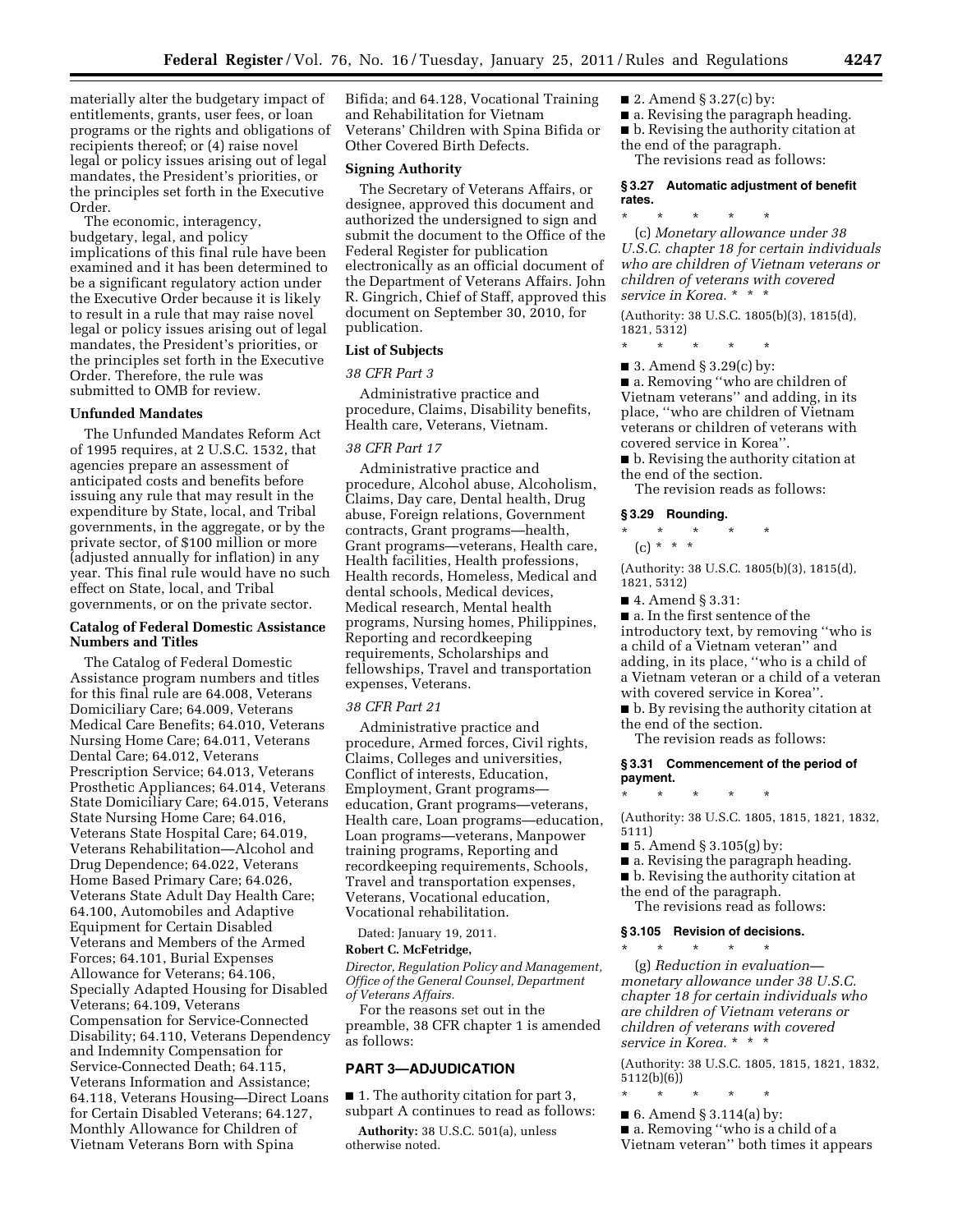**4248 Federal Register** / Vol. 76, No. 16 / Tuesday, January 25, 2011 / Rules and Regulations

and adding, in its place, ''who is a child of a Vietnam veteran or child of a veteran with covered service in Korea''. ■ b. Revising the authority citation at the end of the paragraph.

The revision reads as follows:

#### **§ 3.114 Change of law or Department of Veterans Affairs issue.**

## $(a) * * * *$

(Authority: 38 U.S.C. 1805, 1815, 1821, 1832, 5110(g)

\* \* \* \* \*

■ 7. Amend § 3.216 by: ■ a. Adding "or" preceding "a monetary allowance'' in the first sentence. ■ b. Revising the authority citation at the end of the section.

The revision reads as follows:

#### **§ 3.216 Mandatory disclosure of social security numbers.**

\* \* \* \* \*

(Authority: 38 U.S.C. 1832, 5101(c))

## **§ 3.261 [Amended]**

 $\blacksquare$  8. Amend § 3.261(a)(40) by removing ''who are children of Vietnam veterans  $(38 \text{ U.S.C. } 1823(c))$ " and adding, in its place, ''who are children of Vietnam veterans or children of veterans with covered service in Korea (38 U.S.C.  $1833(c)$ ".

 $\blacksquare$  9. Amend § 3.262(y) by:

■ a. Revising the paragraph heading. ■ b. Removing "who is the child of a Vietnam veteran'' and adding, in its place, ''who is a child of a Vietnam veteran or a child of a veteran with covered service in Korea''.

■ c. Revising the authority citation at the end of the paragraph.

The revisions read as follows:

#### **§ 3.262 Evaluation of income.**  \* \* \* \* \*

(y) *Monetary allowance under 38 U.S.C. chapter 18 for certain individuals who are children of Vietnam veterans or children of veterans with covered service in Korea.* \* \* \*

 $\star$   $\star$ 

(Authority: 38 U.S.C. 1833(c))

\* \* \* \* \*

 $\blacksquare$  10. Amend § 3.263(g) by: ■ a. Revising the paragraph heading. ■ b. Removing ''who is a child of a Vietnam veteran'' and adding, in its place, ''who is a child of a Vietnam veteran or a child of a veteran with covered service in Korea''. ■ c. Revising the authority citation at

the end of the paragraph. The revisions read as follows:

#### **§ 3.263 Corpus of estate; net worth.**

\* \* \* \* \* (g) *Monetary allowance under 38 U.S.C. chapter 18 for certain individuals*  *who are children of Vietnam veterans or children of veterans with covered service in Korea.* \* \* \*

\* \* \* \* \* (Authority: 38 U.S.C. 1833(c))

\* \* \* \* \*

■ 11. Amend § 3.272(u) by:

■ a. Revising the paragraph heading. ■ b. Removing "who is a child of a Vietnam veteran'' and adding, in its place, ''who is a child of a Vietnam veteran or a child of a veteran with covered service in Korea''.

The revision reads as follows:

## **§ 3.272 Exclusions from income.**

\* \* \* \* \* (u) *Monetary allowance under 38 U.S.C. chapter 18 for certain individuals who are children of Vietnam veterans or children of veterans with covered service in Korea.* \* \* \*

\* \* \* \* \*

■ 12. Amend § 3.275(i) by: ■ a. Revising the paragraph heading. ■ b. Removing "who is a child of a Vietnam veteran'' and adding, in its place, ''who is a child of a Vietnam veteran or a child of a veteran with covered service in Korea''.

The revision reads as follows:

\* \* \* \* \*

## **§ 3.275 Criteria for evaluating net worth.**

(i) *Monetary allowance under 38 U.S.C. chapter 18 for certain individuals who are children of Vietnam veterans or children of veterans with covered service in Korea.* \* \* \*

\* \* \* \* \*

■ 13. Amend § 3.307 by:

 $\blacksquare$  a. Adding paragraph (a)(6)(iv). ■ **b.** Revising the authority citation at the end of new  $\S 3.307(a)(6)(iv)$ .

The addition and revision read as follows:

#### **§ 3.307 Presumptive service connection for chronic, tropical or prisoner-of-war related disease, or disease associated with exposure to certain herbicide agents; wartime and service on or after January 1, 1947.**

- $(a) * * * *$
- $(6) * * * *$

(iv) A veteran who, during active military, naval, or air service, served between April 1, 1968, and August 31, 1971, in a unit that, as determined by the Department of Defense, operated in or near the Korean DMZ in an area in which herbicides are known to have been applied during that period, shall be presumed to have been exposed during such service to an herbicide agent, unless there is affirmative evidence to establish that the veteran was not exposed to any such agent

during that service. *See also* 38 CFR  $3.814(c)(2)$ .

(Authority: 38 U.S.C. 501(a), 1116(a)(3), and 1821)

- \* \* \* \* \*
- 14. Amend § 3.403 by:

■ a. In paragraph (b), removing "An award of the monetary allowance'' and adding, in its place, ''Except as provided in § 3.814(e), an award of the monetary allowance''.

■ b. In paragraph (b), removing "date of claim, but'' and adding, in its place, ''the later of the date of claim or the date entitlement arose, but''.

■ c. Revising the authority citation for paragraph (b).

■ d. Revising the authority citation for paragraph (c).

- e. Adding paragraph (d) and its authority citation.
- f. Removing the authority citation at the end of the section.

The addition and revisions read as follows:

#### **§ 3.403 Children.**

- \* \* \* \* \*
- (b) \* \* \*

(Authority: 38 U.S.C. 1805, 1832, 5110)  $(c) * * * *$ 

(Authority: 38 U.S.C. 1815, 1832, 1834, 5110) (d) *Monetary allowance under 38* 

*U.S.C. 1821 for an individual suffering from spina bifida who is a child of a veteran with covered service in Korea.*  Except as provided in § 3.814(e), an award of the monetary allowance under 38 U.S.C. 1821 based on the existence of an individual suffering from spina bifida who is a child of a veteran with covered service in Korea will be effective from either the date of birth if claim is received within 1 year of that date, or the later of the date of claim or date entitlement arose, but not earlier than December 16, 2003.

(Authority: 38 U.S.C. 1821, 1832, 5110)

■ 15. Amend § 3.503 by:

■ a. Revising the heading of paragraph (b).

- b. Removing the authority citation for paragraph (b).
- c. Revising the authority citation at the end of the section.

The revisions read as follows:

#### **§ 3.503 Children.**

\* \* \* \* \*

\* \* \* \* \*

(b) *Monetary allowance under 38 U.S.C. chapter 18 for certain individuals who are children of Vietnam veterans or children of veterans with covered service in Korea.* \* \* \*

(Authority: 38 U.S.C. 501, 1832, 5112(b)) ■ 16. Amend § 3.814 by: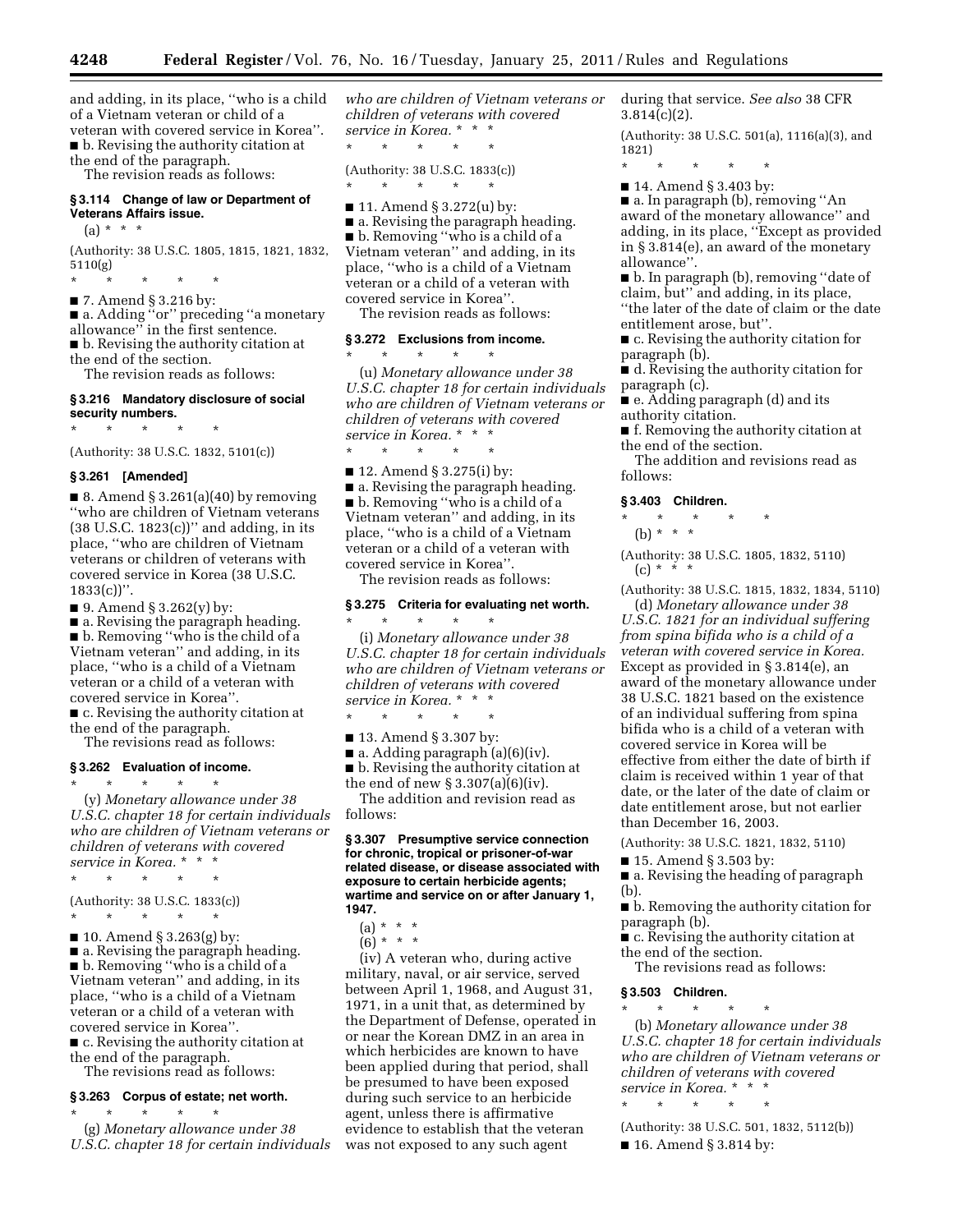$\blacksquare$  a. Revising the section heading. ■ b. In paragraph (a), first sentence, removing ''is or was a Vietnam veteran'' and adding, in its place, ''is or was a Vietnam veteran or a veteran with covered service in Korea'' and by removing from the third sentence ''are or were both Vietnam veterans'' and adding, in its place, ''are or were both Vietnam veterans or veterans with covered service in Korea''.

■ c. Redesignating paragraphs (c)(2) and (3) as (c)(3) and (4) respectively.

■ d. Adding a new paragraph (c)(2). ■ e. In newly redesignated paragraph (c)(3), removing ''Vietnam era'' and adding, in its place, ''Vietnam era, or whose biological father or mother is or was a veteran with covered service in Korea and who was conceived after the date on which the veteran first had covered service in Korea as defined in this section'' and by removing ''of a Vietnam veteran'' and adding, in its place, ''of a Vietnam veteran or a veteran with covered service in Korea''.

■ f. In paragragh (e) introductory text, removing "claim or" and adding, in its place, ''claim (or the date of birth if the claim is received within 1 year of that date) or''.

■ g. Revising the authority citation at the end of the section.

■ h. Adding a cross reference at the end of the section.

The addition and revisions read as follows:

**§ 3.814 Monetary allowance under 38 U.S.C. chapter 18 for an individual suffering from spina bifida whose biological father or mother is or was a Vietnam veteran or a veteran with covered service in Korea.** 

\* \* \* \* \*

(c) \* \* \*

(2) *Covered service in Korea.* For the purposes of this section, the term ''veteran with covered service in Korea'' means a person who served in the active military, naval, or air service in or near the Korean DMZ between September 1, 1967, and August 31, 1971, and who is determined by VA, in consultation with the Department of Defense, to have been exposed to an herbicide agent during such service. Exposure to an herbicide agent will be conceded if the veteran served between April 1, 1968, and August 31, 1971, in a unit that, as determined by the Department of Defense, operated in or near the Korean DMZ in an area in which herbicides are known to have been applied during that period, unless there is affirmative evidence to establish that the veteran was not exposed to any such agent during that service.

\* \* \* \* \*

(Authority: 38 U.S.C. 501, 1805, 1811, 1812, 1821, 1831, 1832, 1833, 1834, 5101, 5110, 5111, 5112)

*Cross Reference:* 38 CFR 3.307(a)(6)(iv). ■ 17. Amend § 3.815 by revising the authority citation at the end of the section to read as follows:

**§ 3.815 Monetary allowance under 38 U.S.C. chapter 18 for an individual with disability from covered birth defects whose biological mother is or was a Vietnam veteran; identification of covered birth defects.** 

\* \* \* \* \* (Authority: 38 U.S.C. 501, 1811, 1812, 1813, 1814, 1815, 1816, 1831, 1832, 1833, 1834, 5101, 5110, 5111, 5112)

## **PART 17—MEDICAL**

■ 18. The authority citation for part 17 continues to read as follows:

**Authority:** 38 U.S.C. 501, 1721, and as noted in specific sections.

■ 19. Revise the undesignated center heading preceding § 17.900 to read as follows:

## **Health Care Benefits for Certain Children of Vietnam Veterans and Veterans with Covered Service in Korea—Spina Bifida and Covered Birth Defects**

■ 20. Amend § 17.900 by:

■ a. Adding in alphabetical order, the definition of ''Veteran with covered service in Korea''.

■ b. Revising the authority citation at the end of the section.

The addition and revision read as follows:

# **§ 17.900 Definitions.**

\* \* \* \* \* *Veteran with covered service in Korea*  for purposes of spina bifida means the same as defined at § 3.814(c)(2) of this title.

\* \* \* \* \*

(Authority: 38 U.S.C. 101(2), 1802–1803, 1811–1813, 1821, 1831)

■ 21. Amend § 17.901 by:

■ a. In paragraph (a), first sentence, removing ''Vietnam veteran's'' and adding, in its place, ''Vietnam veteran or veteran with covered service in Korea's'', and by removing ''with such health care as the Secretary determines is needed by the child for spina bifida'' and adding, in its place, ''with health care as the Secretary determines is needed''.

■ b. In paragraph (b), first sentence, removing ''spina bifida or other covered birth defects'' and adding, in its place, ''covered birth defects (other than spina bifida)''.

■ c. In paragraph (d)(3), removing ''300 S. Jackson Street. Denver, CO 80209''

and adding, in its place, ''3773 Cherry Creek Drive North, Denver, CO 80246''. ■ d. Revising paragraph (d)(4) and the authority citation at the end of the section.

■ e. Revising the Note at the end of the section.

The revisions read as follows:

#### **§ 17.901 Provisions of health care.**

\* \* \* \* \* (d) \* \* \*

(4) The mailing address of the Health Administration Center for claims submitted pursuant to either paragraph (a) or (b) of this section is P.O. Box 469065, Denver, CO 80246–9065.

(Authority: 38 U.S.C. 101(2), 1802–1803, 1811–1813, 1831)

**Note to § 17.901:** Under this program, beneficiaries with spina bifida will receive comprehensive care through the Department of Veterans Affairs. However, the health care benefits available under this section to children with other covered birth defects are not comprehensive, and VA will furnish them only health care services that are related to their covered birth defects. With respect to covered children suffering from spina bifida, VA is the exclusive payer for services paid under 17.900 through 17.905, regardless of any third party insurer, Medicare, Medicaid, health plan, or any other plan or program providing health care coverage. As to children with other covered birth defects, any third party insurer, Medicare, Medicaid, health plan, or any other plan or program providing health care coverage would be responsible according to its provisions for payment for health care not relating to the covered birth defects.

■ 22. Amend § 17.902 by:

■ a. In the first sentence of paragraph (a), removing ''benefits advisor'' and adding, in its place, ''customer service representative''.

■ b. In paragraph (a), removing the second sentence and adding two new sentences in its place.

■ c. Revising the authority citation at the end of the section.

The revisions read as follows:

#### **§ 17.902 Preauthorization.**

(a)  $* * *$  Authorization will only be given in spina bifida cases where there is a demonstrated medical need. In cases of other covered birth defects, authorization will only be given where there is a demonstrated medical need related to the covered birth defects. \* \* \*

\* \* \* \* \*

(Authority: 38 U.S.C. 101(2), 1802–1803, 1811–1813, 1831)

■ 23. Amend § 17.903 by revising the authority citation at the end of the section to read as follows:

**§ 17.903 Payment.** 

\* \* \* \* \*